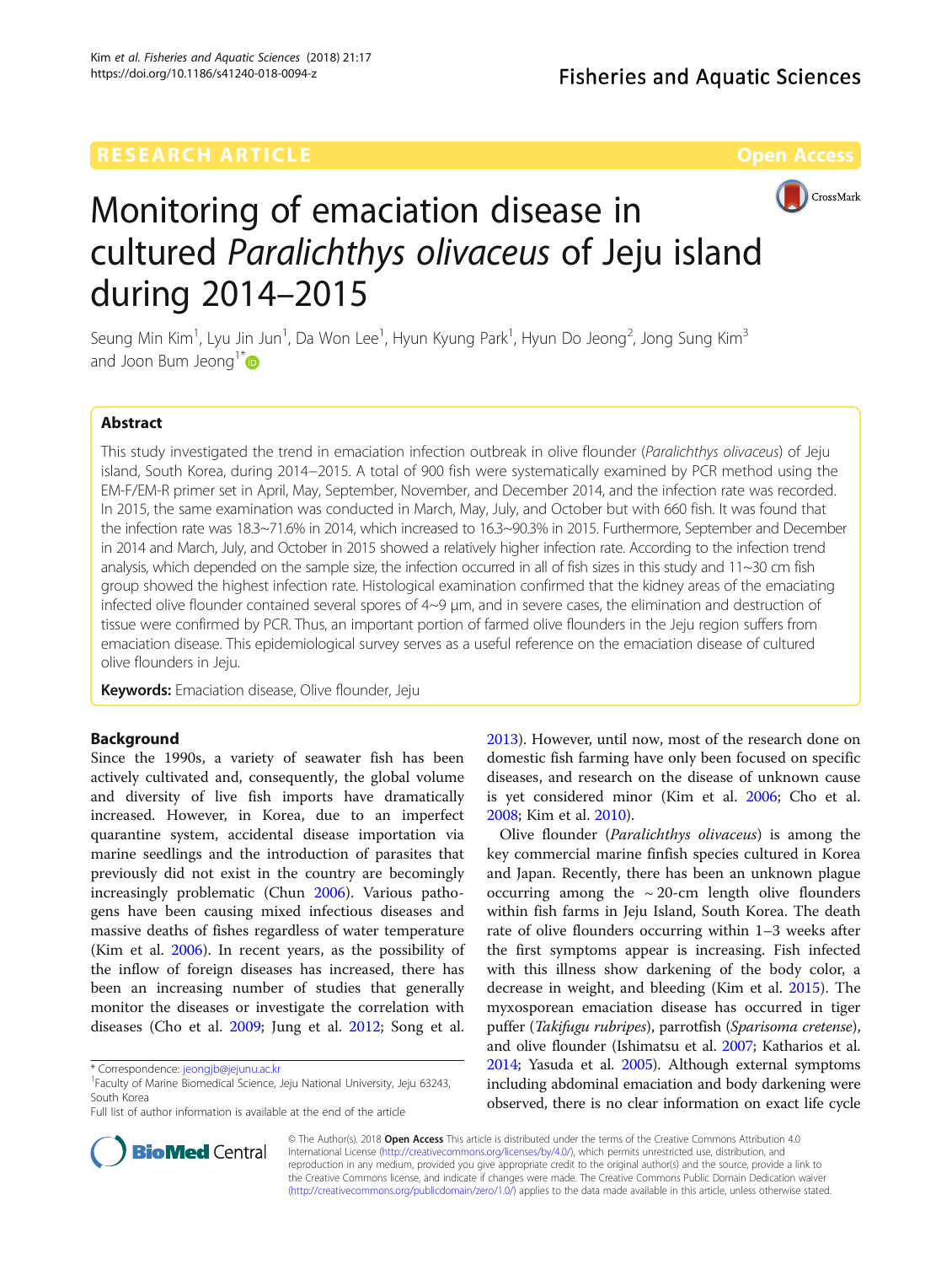has not been reported. In addition, PCR analysis of the olive flounders of Jeju island with the primer set of Enteromyxum leei (1589 bp), an etiologic agent of turbot myxosporean emaciation disease in Japan, a neighboring country of Korea, ruled out E. leei as the etiologic agent, as a negative reaction was observed (Kim et al. [2015](#page-6-0)). We designed the specific primer set for detection of myxosporea from emaciated olive flounder in Korea (Kim et al. [2015](#page-6-0)). However, there have been no reports yet on the trend of emaciation occurrence in Korea. According to the World Organization for Animal Health (OIE), to establish effective countermeasures against diseases arising in fish farms, accurate monitoring of the occurrence of diseases should be done at each farm (OIE [2008\)](#page-6-0).

Therefore, in this study, 60 olive flounder farms in Jeju island were investigated to determine the status of emaciation infection in 2014~2015. The rate of infection was investigated using PCR, to provide fundamental data on the frequency of occurrence by month season and by the size of the fish.

# **Methods**

# Monitoring of emaciation of olive flounders in fish farms in 2014

In order to investigate the emaciation occurrence, monitoring from 60 fish farms was performed five times a year in April, May, September, November, and December 2014. The surveyed areas are shown in Fig. 1. Randomly collected three olive flounders (*P. olivaceus*)  $(5~600~g)$ , not considering whether or not the fish were diseased, from 60 fish farms in Jeju-si and Seogwipo-si of Jeju-do with 180 fish were investigated each time. There was the highest density of band in PCR test using the kidney tissue

of emaciated olive flounder (data not shown), and the kidney tissues of 900 fish were investigated by PCR method as described below. The water temperature was measured using a YSI 650XL water quality meter (YSI, USA) (Table [1\)](#page-2-0).

# Monitoring of emaciation of olive flounders in fish farms in 2015

In 2015, it was difficult to collect in few farms and sample collection was not same in 2014. The kidney tissues of 660 fish were taken from 60 fish farms collected from March to April, 55 fish farms from May to June, 52 fish farms from July to August, and 53 fish farms in October and investigated by PCR method as described below. The infection rates in 2015 were investigated using an equivalent method to that used in 2014 (Table [2\)](#page-2-0).

#### DNA extraction

DNA was extracted from the kidney tissue of sampled olive flounder using the DNeasy® Blood and Tissue kit (Qiagen Hilden, Germany), as described by Kim et al. ([2015\)](#page-6-0). First, 180  $\mu$ L ATL buffer and 20  $\mu$ L proteinase K were added to the kidney samples, and then the solution was left at 56 °C until completely dissolved. After the reaction, 200 μL AL buffer and 200 μL ethanol (100%) were added. The mixed solution was then placed in a spin column and centrifuged at  $6,000\times g$  for 1 min, after which the column was placed in a new tube. The column was washed with 500 μL AW1 buffer and 500 μL AW2 buffer, and DNA was separated by adding 50 μL AE buffer. The separated DNA was stored at − 80 °C until further analysis.

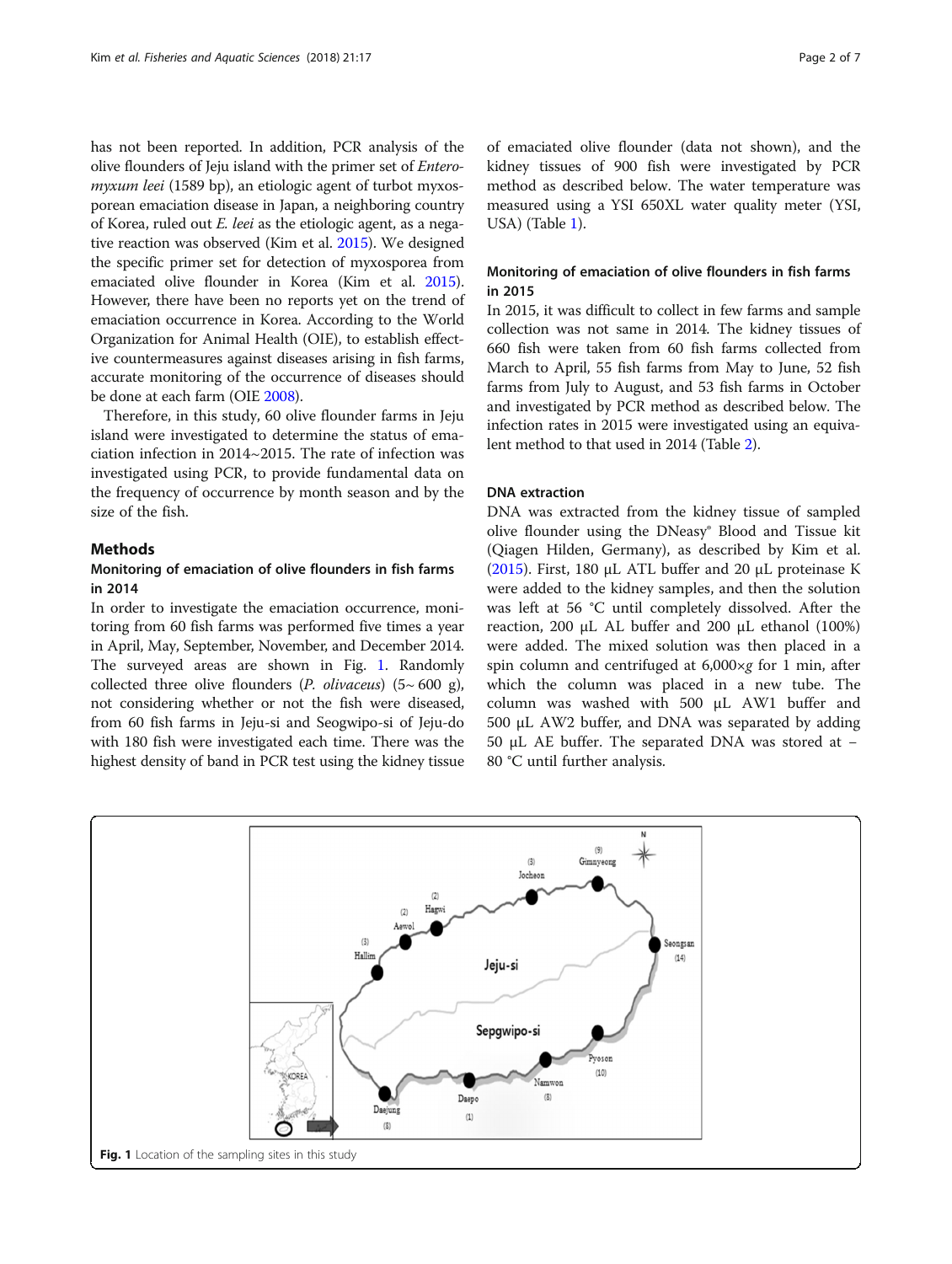<span id="page-2-0"></span>Table 1 Sample information employed for the investigation of emaciation infection in rearing olive flounder (P. olivaceus) of Korea in 2014

| Year  | Month | Water temp.(°C) | No. of Fish | No. of farm    | Fish size    |
|-------|-------|-----------------|-------------|----------------|--------------|
| 2014  | Apr   | $16.4 \pm 0.4$  | 30          | 10             | < 10 cm      |
|       |       |                 | 54          | 18             | $11 - 20$ cm |
|       |       |                 | 54          | 18             | 21~30 cm     |
|       |       |                 | 42          | 14             | 31 cm $<$    |
|       | May   | $17.4 \pm 0.6$  | 21          | 7              | < 10 cm      |
|       |       |                 | 93          | 31             | $11 - 20$ cm |
|       |       |                 | 33          | 11             | 21~30 cm     |
|       |       |                 | 33          | 11             | $31$ cm $<$  |
|       | Sep   | $20.9 \pm 1.3$  | 0           | $\mathbf 0$    | < 10 cm      |
|       |       |                 | 18          | 6              | $11 - 20$ cm |
|       |       |                 | 114         | 38             | $21 - 30$ cm |
|       |       |                 | 48          | 16             | $31$ cm $<$  |
|       | Nov   | $18.3 \pm 0.9$  | 3           | 1              | < 10 cm      |
|       |       |                 | 6           | $\overline{2}$ | $11 - 20$ cm |
|       |       |                 | 96          | 32             | $21 - 30$ cm |
|       |       |                 | 75          | 25             | $31$ cm $<$  |
|       | Dec   | $16.5 \pm 0.9$  | 0           | 0              | < 10 cm      |
|       |       |                 | 15          | 5              | 11~20 cm     |
|       |       |                 | 84          | 28             | $21 - 30$ cm |
|       |       |                 | 81          | 27             | 31 cm <      |
| Total |       |                 | 900         | 300            |              |

Table 2 Sample information employed for the investigation of emaciation infection in rearing olive flounder (P. olivaceus) of Korea in 2015

| Year  | Month       | Water temp.(°C) | No. of fish | No. of farm    | Fish size    |
|-------|-------------|-----------------|-------------|----------------|--------------|
| 2015  | Mar and Apr | $15.5 \pm 1$    | 45          | 15             | < 10 cm      |
|       |             |                 | 69          | 23             | 11~20 cm     |
|       |             |                 | 33          | 11             | $21 - 30$ cm |
|       |             |                 | 33          | 11             | 31 cm        |
|       | May and Jun | $16.7 \pm 0.7$  | 18          | 6              | < 10 cm      |
|       |             |                 | 87          | 29             | 11~20 cm     |
|       |             |                 | 39          | 13             | $21 - 30$ cm |
|       |             |                 | 21          | 7              | $31$ cm $<$  |
|       | Jul and Aug | $20.5 \pm 1.7$  | 9           | 3              | < 10 cm      |
|       |             |                 | 60          | 20             | $11 - 20$ cm |
|       |             |                 | 69          | 23             | 21~30 cm     |
|       |             |                 | 18          | 6              | 31 cm $<$    |
|       | Oct         | $19.5 \pm 0.5$  | 12          | $\overline{4}$ | < 10 cm      |
|       |             |                 | 48          | 16             | $11 - 20$ cm |
|       |             |                 | 42          | 14             | 21~30 cm     |
|       |             |                 | 57          | 19             | 31 cm $<$    |
| Total |             |                 | 660         | 220            |              |

# **PCR**

The primers used for PCR were suggested by Kim et al. ([2015\)](#page-6-0) (Table 3). PCR reactions contained 0.4 μM of each primer, 1X ExTaq reaction buffer, 200 μM of each dNTP, 0.5 U of ExTaq DNA polymerase, and 1 μl of the respective template DNA. The reaction mixture was completed to 20 μL with distilled water. The conditions for one reaction were as follows: pre-denatured at 95 °C for 3 min, denatured for 30 s, annealed at 55 °C for 30 s, and then extended at 72 °C for 30 s. This reaction was repeated for 35 cycles, followed by a post-extension at 72 °C for 7 min. The PCR amplification product was placed in 1X TAE buffer and electrophoresed after the addition of 0.5 μg/mL ethidium bromide to the 1% agarose gel as an intercalating agent. The size of the product was then detected under ultraviolet light.

## Histopathological examination

As Kim et al. ([2015](#page-6-0)) observed that the outbreak of emaciation disease in South Korea was reported to be found 4– 5 μm spores in histological examination, an experiment was performed as follows. The extracted kidney tissues of the olive flounder were fixed in Bouin's solution for 24 h, dehydrated in 70% ethanol, embedded in paraffin wax (Leica EG 1150HC, Germany), sectioned (4–5 μm thickness) using a microtome (Leica Jung 820, Germany), and placed on glass slides to dry. The prepared samples were stained with hematoxylin and eosin (H&E) for optical microscopic examination (Zeiss LT60, Germany).

# Results

# Infection rates in fish farms by season in 2014

This study investigated the state of emaciation infection in 900 olive flounders collected from 60 fish farms in April, May, September, November, and December 2014, in Jeju Island, South Korea, a prime cultivation site of olive flounders. Although there were symptomatic differences in each fish infected with emaciation, which is seriously affecting the olive flounder farms in the Jeju region, the main external symptoms were darkening of the body color and severe emaciation of the abdominal area. Internal symptoms showed that hepatorrhagia and severe kidney nebula were observed (data not shown).

As a result of the 2014 investigation on the state of infection of olive flounders, 26 fish (14.4%) of 13 fish farms in April, 12 (6.6%) of 11 fish farms in May, 44 (24. 4%) of 32 fish farms in September, 36 (20%) of 23 fish

Table 3 PCR primers used in this study

|      | Primer Oligonucleotide sequence (5'-3') Expected Reference | size   |                   |
|------|------------------------------------------------------------|--------|-------------------|
|      | FM-F CAACCGCAATGTGTTTACTC                                  | 812 bp | Kim et al. (2015) |
| FM-R | CCAAACAACCTGCCACAATG                                       |        |                   |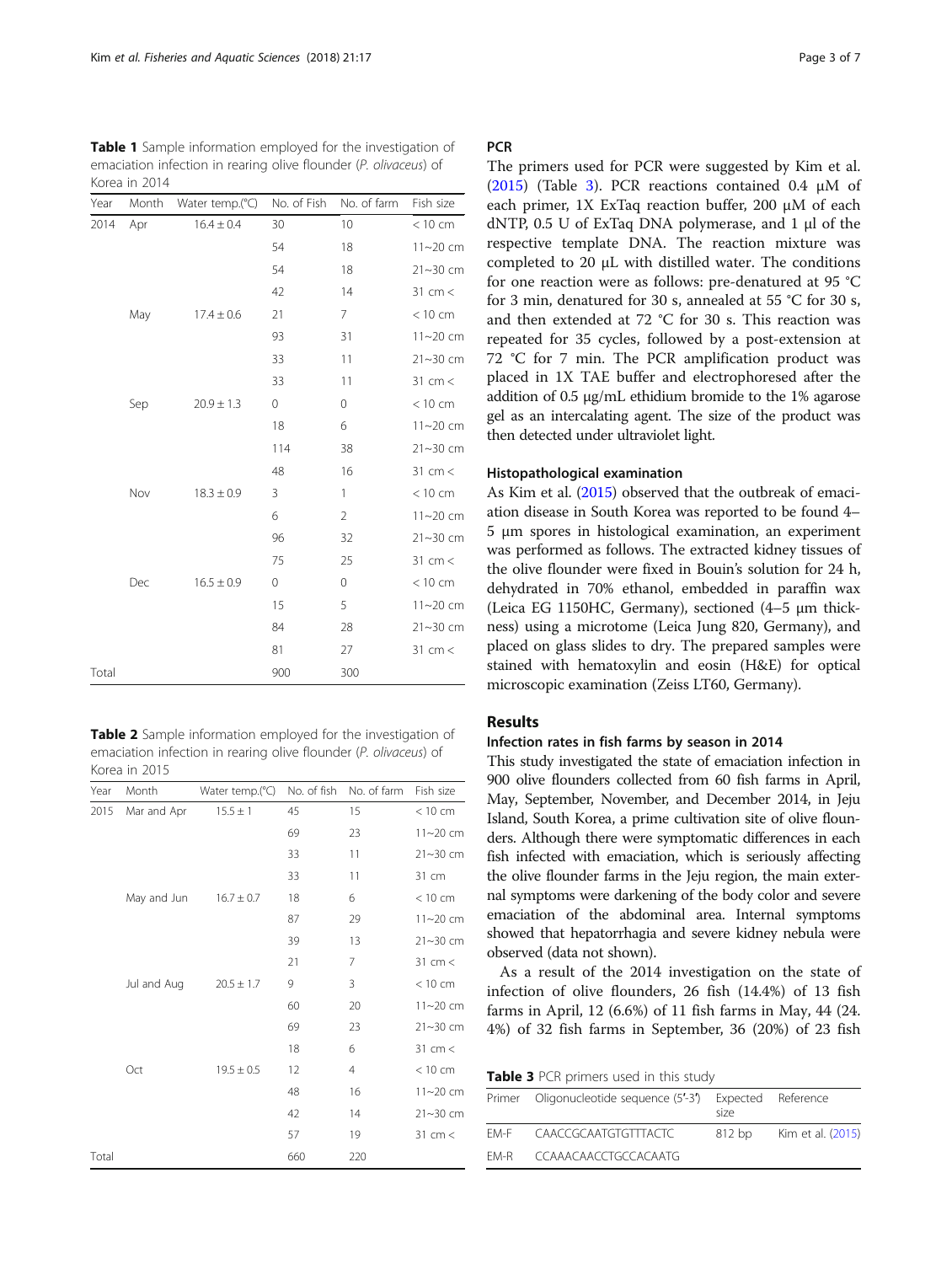| Year | Month      | Detection rate (%) |              |               |                   |                |                |  |
|------|------------|--------------------|--------------|---------------|-------------------|----------------|----------------|--|
|      |            | $<$ 10 cm          | $11 - 20$ cm | $21 - 30$ cm  | $31 \text{ cm} <$ | Total          |                |  |
|      |            |                    |              |               |                   | Fish           | Farm           |  |
| 2014 | Apr        | 10 $(1/10)^a$      | 22.2(4/18)   | 44.4 (8/18)   | 0(0/14)           | 14.4 (26/180)  | 21.6 (13/60)   |  |
|      | May        | 14.2(1/7)          | 9.6(3/31)    | 54.5 (6/11)   | 9(1/11)           | 6.6(12/180)    | 18.3 (11/60)   |  |
|      | Sep        |                    | 100(6/6)     | 55.2 (21/38)  | 31.2(5/16)        | 24.4 (44/180)  | 53.3 (32/60)   |  |
|      | Nov        | 0(0/1)             | 100(2/2)     | 50 (16/32)    | 20(5/25)          | 21.1 (38/180)  | 38.3 (23/60)   |  |
|      | <b>Dec</b> |                    | 100(5/5)     | 75 (20/28)    | 62.9 (16/27)      | 42.2 (76/180)  | 71.6 (43/60)   |  |
|      | Total      | 11.1(2/18)         | 32.2 (20/62) | 56.6 (72/127) | 30.1 (28/93)      | 21.7 (196/900) | 40.6 (122/300) |  |

<span id="page-3-0"></span>Table 4 Monitoring of emaciation disease for olive flounder (P. olivaceus) farms in 2014

<sup>a</sup>Number of PCR positive/number of farm

farms in November, and 78 (43.3%) of 42 fish farms in December showed a positive PCR reaction (Table 4 and Fig. 2). In addition, various rates of infection by season were shown from spring to winter (Table 4). Among these, the highest infection rate occurred from September (fall) to December (winter), when water temperatures began to decrease (Table 4).

## Infection rates by size in 2014

Based on the detected genes, the rate of infection according to the size of the fish was investigated. Consequently, in April, according to fish size,  $0/14$  fish farms  $(0%)$  in the < 10 cm, 4/18 (22.2%) in the 11~20 cm, 8/18 (44.4%) in the  $21~30$  cm, and  $1/10$  (10%) in the  $> 31$  cm groups, respectively, were infected. The corresponding infection rates in May were  $1/7$  fish farms (14.2%) in the  $< 10$  cm group,  $3/31$ (9.6%) in the 11~20 cm group, 6/11 (54.5%) in the  $21~30$  cm group, and  $1/11$  (9%) in the  $> 31$  cm group. Thus, in April and May, the rate of infection was low for the group  $> 31$  cm.

In September, the infection rates were 6/6 fish farms (100%) in the 11~20 cm group, 21/38 (55.2%) in the 21~30 cm group, and  $5/16$  (31.2%) in the > 31 cm group. Infection rates in November were 0/1 fish farms (0%) in the < 10 cm group,  $2/2$  (100%) in the  $11~20$  cm group, 16/32 (50%) in the 21~30 cm group, and 5/25 (20%) in the > 31 cm group. Comparatively, high infection rates were detected in December, with 5/5 fish farms (100%), 20/28 (75%), and 16/27 (62.9%) in the 11~20, 21~30 and > 31 cm groups, respectively. Based on the epidemiological survey conducted from April to December, the rate of infection of domestic emaciation was highest in fish between  $21~30$  cm, but it was evident that all sizes of olive flounders were susceptible to infection (Table 4).

#### Infection rates in 2015

As a result of the state of emaciation infection by each fish farm in 2015, the number of fish farms detected with emaciation were 30/60 (50%) in March~April, 9/55 (16.3%) in May~June, 47/52 (90.3%) in July~August, and 45/53 (84.9%) in October (Table [5](#page-4-0) and Fig. 2). In addition, infection rates by fish size were 0/15 (0%) in the  $< 10$  cm group,  $13/23$  (47.8%) in the  $11~20$  cm group,  $9/11$  (81.8%) in the  $21~30$  cm group, and  $7/11$  $(72.1\%)$  in the > 31 cm group, in March~April. In May~-June, the corresponding values were 0/6 (0%), 3/29 (10. 3%), 3/13 (23%), and 3/7 (42.8%) in the < 10, 11~20,  $21~30$  and  $> 31$  cm groups, respectively (Table [5\)](#page-4-0).

In addition, in July~August, the infection status in the fish farms, based on fish size, were  $3/3$  (100%) in the  $\lt$ 10 cm group, 19/20 (95%) in the 11~20 cm group, 20/23 (86.9%) in the  $21~30$  cm group, and  $5/6$  (83.3%) in the  $>$ 31 cm group. Corresponding values in October revealed 1/ 4 (25%), 14/16 (87.5%), 13/14 (92.8%), and 17/19 (89.4%) in the  $\langle 10, 11 \sim 20, 21 \sim 30,$  and  $> 31$  cm groups, respectively. Through the epidemiological survey conducted from March–October, the occurrence of infection was equivalent to that of 2014 in all sizes. However, in 2015, the highest

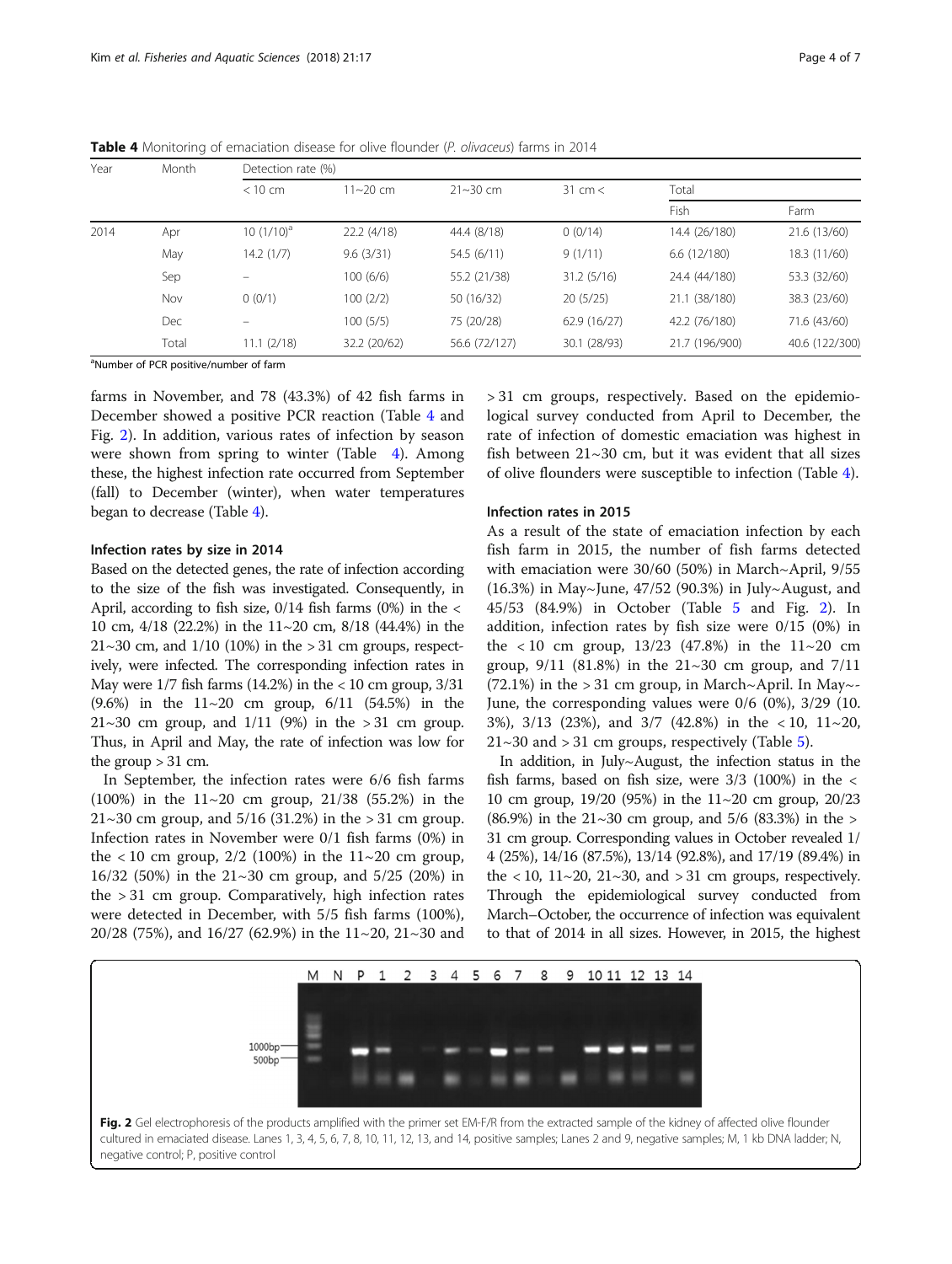| Year | Month       |               | Detection rate (%) |              |                   |                |  |  |
|------|-------------|---------------|--------------------|--------------|-------------------|----------------|--|--|
|      |             | $<$ 10 cm     | $11 - 20$ cm       | $21 - 30$ cm | $31 \text{ cm} <$ | Total farm     |  |  |
| 2015 | Mar and Apr | $0(0/15)^{a}$ | 47.8 (13/23)       | 81.8(9/11)   | 72.1(8/11)        | 50 (30/60)     |  |  |
|      | May and Jun | 0(0/6)        | 10.3(3/29)         | 23(3/13)     | 42.8(3/7)         | 16.3(9/55)     |  |  |
|      | Jul and Aug | 100(3/3)      | 95 (19/20)         | 86.9 (20/23) | 83.3 (5/6)        | 90.3 (47/52)   |  |  |
|      | Oct         | 25(1/4)       | 87.5 (14/16)       | 92.8 (13/14) | 89.4 (17/19)      | 84.9 (45/53)   |  |  |
|      | Total       | 14.2 (4/28)   | 55.6 (49/88)       | 73.7 (45/61) | 76.7 (33/43)      | 59.5 (131/220) |  |  |

<span id="page-4-0"></span>Table 5 Monitoring of emaciation disease for olive flounder (P. olivaceus) farms in 2015

<sup>a</sup>Number of PCR positive/number of farm

infection rate was observed in fish > 31 cm (Table 5). In addition, periodic infection rates throughout the year were found to be the same as 2014 (Table 5), but a higher infection rate was evident in 2015 than in 2014. Among the months, the highest infection rate was observed in July~August, when the water temperature is high, and in October, when the water temperature starts decreasing (Table 5).

# Infection rates by weight in 2014 and 2015

Infection rate in accordance with olive flounder weight in 2014 and 2015 demonstrated that olive flounder of PCR positive with the EM-F/R primer set was lighter 30–40% compared to olive flounder of PCR negative (Fig. 3).

# Histopathological examination of the diseased olive flounder

Olive flounder with PCR positive showed numbers of 4– 9 μm round or egg-shaped spores in the kidneys, some parts of destroyed or metamorphosed plasmodium including glomerulus, and nucleus were observed (Fig. [4](#page-5-0)b). Normal shape of kidneys was found in olive flounder with PCR negative (Fig. [4a](#page-5-0)).

# **Discussion**

In 2014, a total of 900 fishes were surveyed for systematic infection rates based on season, fish farm environment,

population, and size, to determine the trend in emaciation occurrence. A high rate of infection was observed in 2014. Therefore, it was considered that regular monitoring of emaciation will be needed in 2015. Accordingly, equivalent experiments were conducted in 2015, except for the number of fish.

The surveys of infection rates by fish farm revealed an infection rate of 18.3~71.6% in 2014 and 16.3~90.3% in 2015. These results suggest an increasing rate of emaciation infection and confirm the disease is a serious issue in the aquaculture industry in Jeju. It is considered that countermeasures, such as isolating the infected water tanks through regular monitoring, are needed to minimize the damage caused by emaciation.

In 2014, emaciation occurrence was mostly found in fish sized between  $11~30$  cm (Table [4](#page-3-0)). A similar result was found in 2015 but showed high infection rates even in larger sized fish  $(> 31$  cm) (Table 5). These results suggest that the infection rate of emaciation is relatively increased in adult fishes. However, a direct comparison of the infection rate by fish size is not possible due to the differences in the collected sampling number of fish. There are limited studies on this topic, and therefore, an absolute comparison is not feasible. However, it is considered necessary that particular attention is focused on the disease management throughout the life of the fish, as all the fish were susceptible to the emaciation infection irrespective of size.

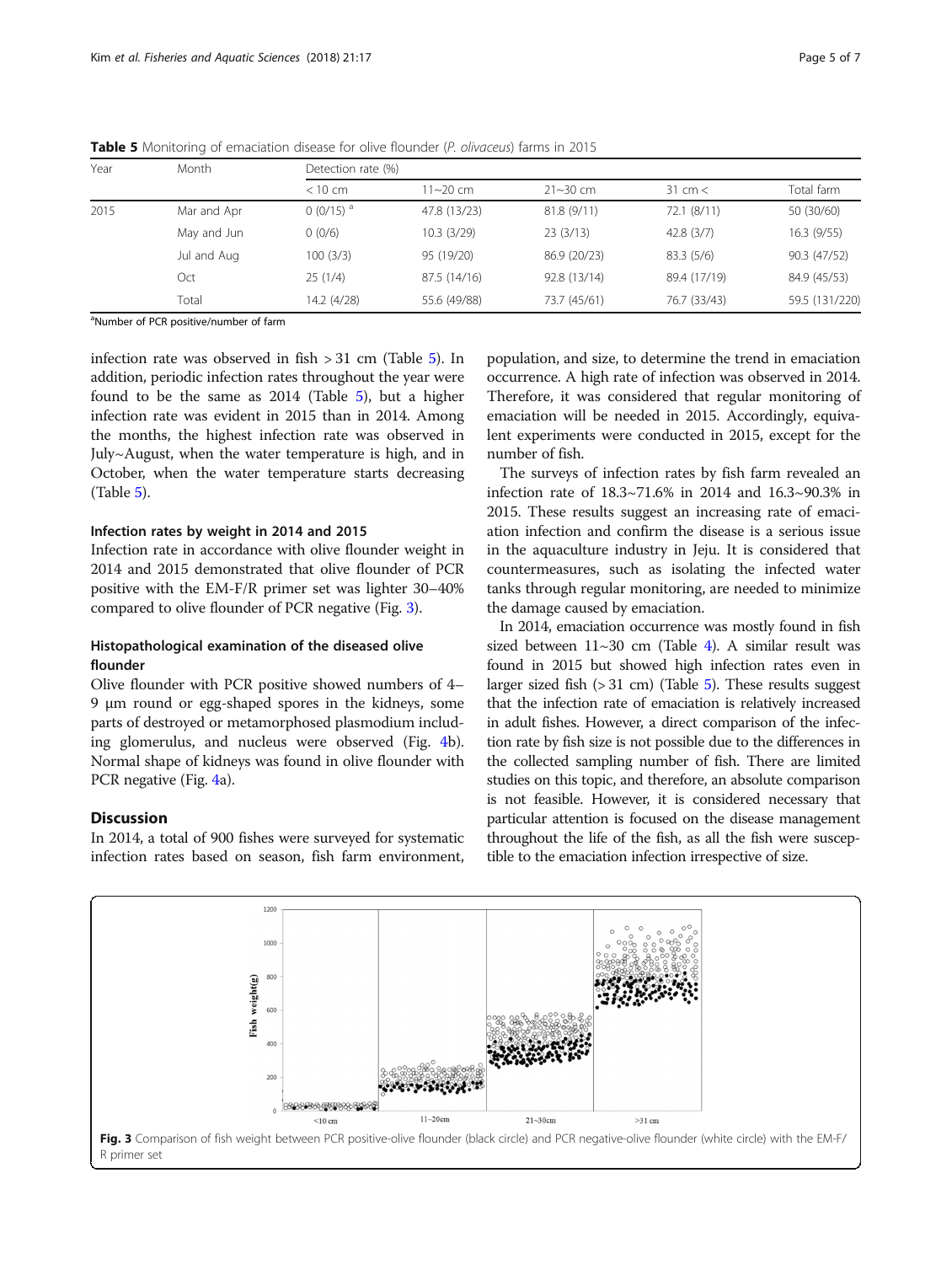

<span id="page-5-0"></span>

Infection rate of emaciation disease according to olive flounder weight showed that olive flounder of PCR positive with the EM-F/R primer set were lighter compared to olive flounder of PCR negative (Fig. [3](#page-4-0)). This finding was consistent with one proposed by Kim et al. ([2015](#page-6-0)). The result is expected to be used as basic data for evaluating pathological characteristics in accordance with pathogenicity. More systematic research should be conducted in the correlation between the drop of fish with emaciation disease and pathogenicity of pathogens.

A statistical epidemiological survey on diseases of olive flounders by Kim et al. ([2010](#page-6-0)) found that the infection rate of Trichodina and Ichthyobodo parasitic diseases was highest in April and December when the fluctuation of water temperature was high. As a result of the occurrence trends by period, relatively high rates of infection were observed in September and December 2014 and in March, July, and October 2015, which are before and after the high fluctuation of water temperature. However, infection occurred in all periods examined. Therefore, it is assumed that the seasonal fluctuation of water temperature in Jeju might not be one of the main causes of the yearly occurrence of emaciation.

This study provides useful and fundamental reference data on the epidemiology of emaciation infection in olive flounders cultivated within Jeju. Henceforth, studies on the life cycle of parasites that cause emaciation should be conducted.

# Conclusions

We investigated the emaciation infection rates in cultured olive flounder of Korea, during 2014-2015 and the infection occurred in all of fish sizes throughout all the periods. It will be useful to research the emaciation disease in olive flounder of Korea.

# Abbreviations

H&E: Hematoxylin and Eosin; PCR: Polymerase chain reaction

#### Funding

This work was supported by the research grant of Jeju National University in 2015.

## Availability of data and materials

All datasets generated during and/or analyzed during the current study are available from the corresponding author on reasonable request.

#### Authors' contributions

SMK conducted the research, analyzed the samples, and prepared the draft manuscript. LJJ, DWL, and HKP helped in the research conduction and statistical analysis. HDJ and JSK reviewed the manuscript. JJB designed the experiment and finalized the draft manuscript. All authors read and approved the final manuscript.

#### Ethics approval and consent to participate

Not applicable.

#### Consent for publication

Not applicable.

#### Competing interests

The authors declare that they have no competing interests.

#### Publisher's Note

Springer Nature remains neutral with regard to jurisdictional claims in published maps and institutional affiliations.

#### Author details

<sup>1</sup> Faculty of Marine Biomedical Science, Jeju National University, Jeju 63243, South Korea. <sup>2</sup>Pathology Division, National Fisheries Research and Development Institute, Busan 63243, South Korea. <sup>3</sup>Department of Microbiology & Immunology, Dalhousie University, Halifax, Canada.

#### Received: 14 December 2017 Accepted: 16 March 2018 Published online: 25 June 2018

#### References

- Cho MY, Jee BY, Park GH, Lee CH, Lee DC, Kim JW, Park MS, Park MA. Monitoring of fish pathogens in wild marine fish of Korean coastal offshore water in 2008. J Fish Pathol. 2009;22:75–83.
- Cho MY, Kim MS, Choi HS, Park GH, Kim JW, Park MS, Park MA. A statistical study on infectious diseases of cultured olive flounder, Paralichthys olivaceus in Korea. J Fish Pathol. 2008;21:271–8.
- Chun SK. Fish parasitology. Kor susantimes; 2006. p. 11–68.
- Ishimatsu A, Hayashi M, Nakane M, Sameshima M. Pathophysiology of cultured tiger puffer Takifugu rubripes suffering from the myxosporean emaciation disease. Fish Pathol. 2007;42:211–7.
- Jung SH, Choi HS, Jeung WD, Kim MS, Kwon MG, Seo JS, Hwang JY, Kim SR, Cho YR, Kim JD, Park MA, Jee BY, Cho MY, Kim JW. Monitoring of bacteria and parasites in cultured olive flounder, black rockfish, red sea bream and shrimp during summer period in Korea from 2007 to 2011. J Fish Pathol. 2012;25:231–41.
- Katharios P, Kokkari C, Sterioti A, Smyrli M, Kalatzis P. Enteromyxum leei infection in parrotfish, Sparisoma cretense: histopathological, morphological and molecular study. Vet Parasitol. 2014;199:136–43.